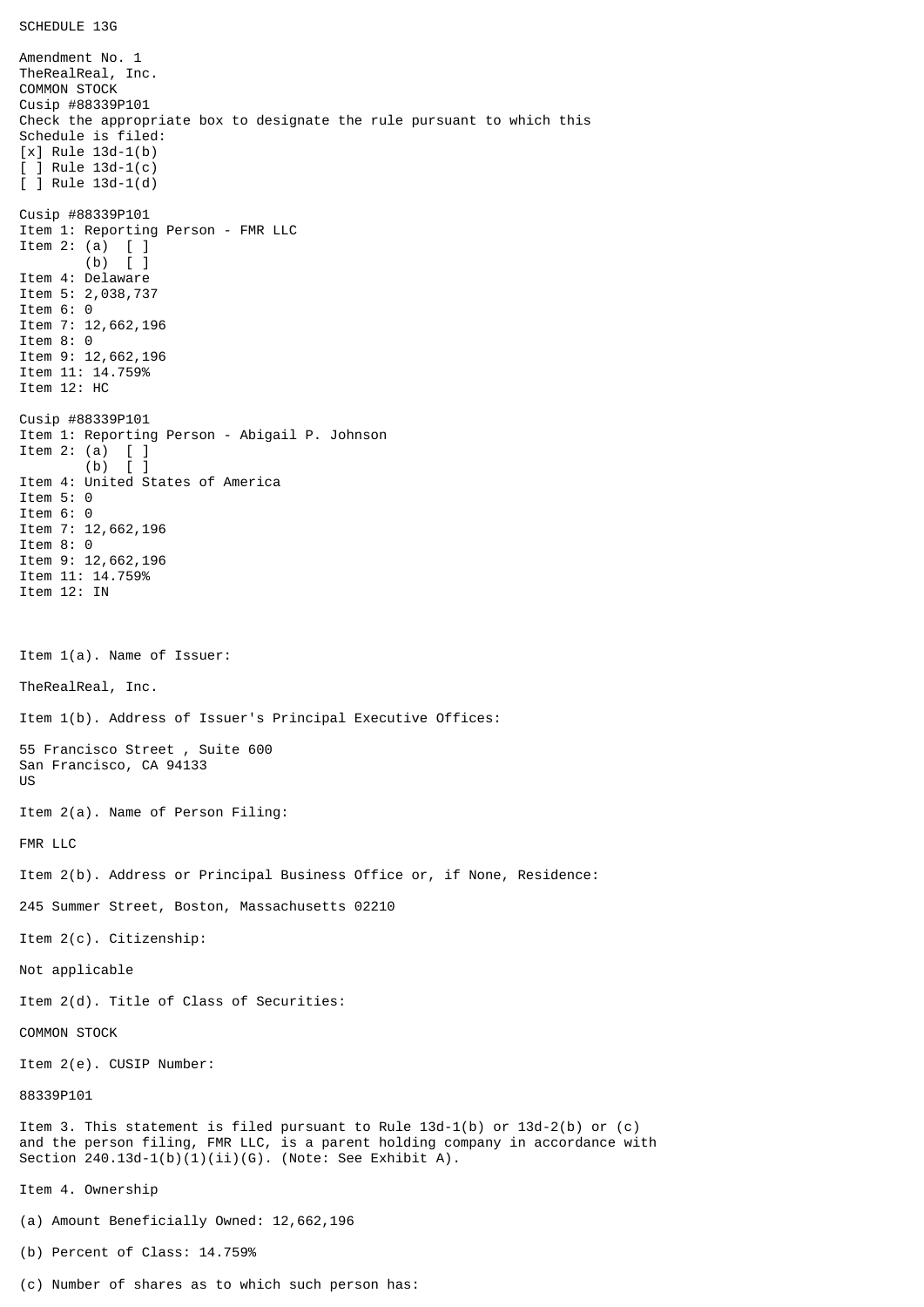- (i) sole power to vote or to direct the vote: 2,038,737
- (ii) shared power to vote or to direct the vote: 0
- (iii) sole power to dispose or to direct the disposition of: 12,662,196
- (iv) shared power to dispose or to direct the disposition of: 0

Item 5. Ownership of Five Percent or Less of a Class.

Not applicable.

Item 6. Ownership of More than Five Percent on Behalf of Another Person.

One or more other persons are known to have the right to receive or the power to direct the receipt of dividends from, or the proceeds from the sale of, the COMMON STOCK of TheRealReal, Inc. No one other person's interest in the COMMON STOCK of TheRealReal, Inc. is more than five percent of the total outstanding COMMON STOCK.

Item 7. Identification and Classification of the Subsidiary Which Acquired the Security Being Reported on By the Parent Holding Company.

See attached Exhibit A.

Item 8. Identification and Classification of Members of the Group.

Not applicable.

Item 9. Notice of Dissolution of Group.

Not applicable.

Item 10. Certifications.

By signing below I certify that, to the best of my knowledge and belief, the securities referred to above were acquired and are held in the ordinary course of business and were not acquired and are not held for the purpose of or with the effect of changing or influencing the control of the issuer of the securities and were not acquired and are not held in connection with or as a participant in any transaction having that purpose or effect.

## Signature

After reasonable inquiry and to the best of my knowledge and belief, I certify that the information set forth in this statement is true, complete and correct.

February 6, 2020 Date

/s/ Kevin M. Meagher Signature

Kevin M. Meagher Duly authorized under Power of Attorney effective as of September 28, 2018, by and on behalf of FMR LLC and its direct and indirect subsidiaries\*

\* This power of attorney is incorporated herein by reference to Exhibit 24 to the Schedule 13G filed by FMR LLC on October 9, 2018, accession number: 0000315066-18-002414.

Exhibit A

Pursuant to the instructions in Item 7 of Schedule 13G, the following table lists the identity and Item 3 classification, if applicable, of each relevant entity that beneficially owns shares of the security class being reported on this Schedule 13G.

Entity ITEM 3 Classification

FIAM LLC IA Fidelity Institutional Asset Management Trust Company BK Fidelity Personal Trust Company, FSB SA FMR CO., INC \* IA STRATEGIC ADVISERS LLC IA